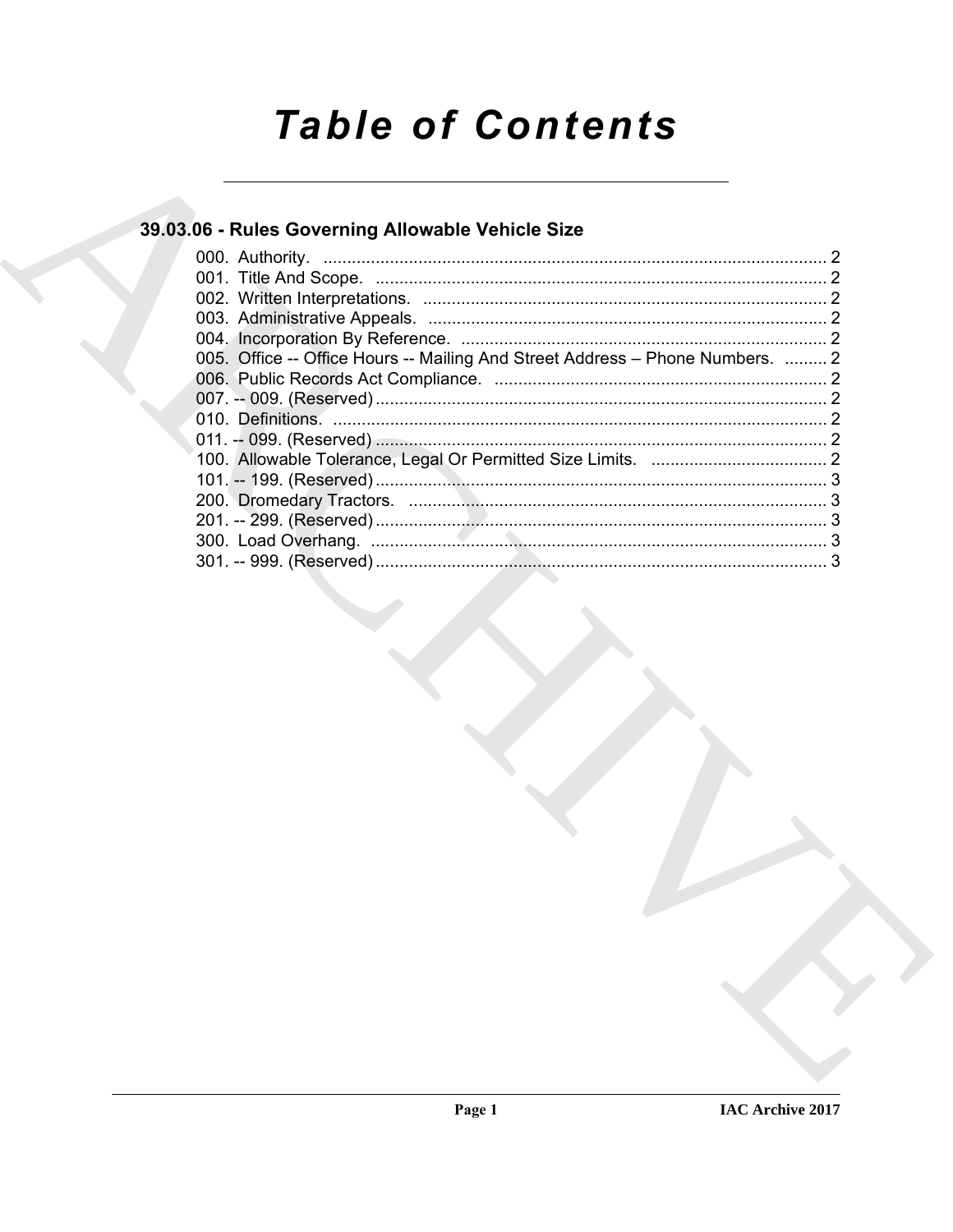#### **IDAPA 39 TITLE 03 CHAPTER 06**

# **39.03.06 - RULES GOVERNING ALLOWABLE VEHICLE SIZE**

# <span id="page-1-1"></span><span id="page-1-0"></span>**000. AUTHORITY.**

This rule is adopted under authority of Sections 40-312(1) and 49-1011, Idaho Code. (10-2-89)

## <span id="page-1-2"></span>**001. TITLE AND SCOPE.**

**01. Title**. This rule shall be known as IDAPA 39.03.06 "Rules Governing Allowable Vehicle Size," IDAPA 39, Title 03, Chapter 06. (4-6-05)

**39.03.06 - RULES OOVERNING ALLOWABLE VEHICLE SIZE**<br>
100. ACTIONITY, and solve the SIZE (10.2.89)<br>
100. ATTILE AND SCOPE.<br>
100. TITLE AND SCOPE.<br>
100. TITLE AND SCOPE.<br>
100. THE AND SCOPE.<br>
100. THE AND SCOPE.<br>
100. THE A **02.** Scope. This rule shall define and regulate the size of vehicles not specifically addressed in Section 49-1010, Idaho Code, and authorize vehicle sizes in excess of those specified in Section 49-1010, Idaho Code, in order to comply with federal requirements. (4-6-05) order to comply with federal requirements.

# <span id="page-1-3"></span>**002. WRITTEN INTERPRETATIONS.**

There are no written interpretations for this chapter. (4-6-05)

#### <span id="page-1-4"></span>**003. ADMINISTRATIVE APPEALS.**

Administrative appeals under this chapter shall be governed by the rules of administrative procedure of the attorney general, IDAPA 04.11.01, "Idaho Rules of Administrative Procedure of the Attorney General," (4-6-05) general, IDAPA 04.11.01, "Idaho Rules of Administrative Procedure of the Attorney General."

#### <span id="page-1-5"></span>**004. INCORPORATION BY REFERENCE.**

There are no documents incorporated by reference in this chapter. (4-6-05)

#### <span id="page-1-6"></span>**005. OFFICE -- OFFICE HOURS -- MAILING AND STREET ADDRESS – PHONE NUMBERS.**

**01.** Street and Mailing Address. The Idaho Transportation Department maintains a central office in 3311 W. State Street with a mailing address of PO Box 7129, Boise, ID 83707-1129. (4-6-05) Boise at 3311 W. State Street with a mailing address of PO Box 7129, Boise, ID 83707-1129.

**02. Office Hours**. Daily office hours are 7:00 a.m. to 5:00 p.m. except Saturday, Sunday and state holidays. (4-6-05) holidays.  $(4-6-05)$ 

**03. Telephone and FAX numbers**. The central office may be contacted during office hours by phone (4-6-05) (4-8420 or by fax at 208-334-8419. at 208-334-8420 or by fax at 208-334-8419.

#### <span id="page-1-7"></span>PUBLIC RECORDS ACT COMPLIANCE.

All records associated with this chapter are subject to and in compliance with the Idaho Public Records Act, as set forth in Title 74, Chapter 1, Idaho Code. (4-6-05)

# <span id="page-1-8"></span>**007. -- 009. (RESERVED)**

#### <span id="page-1-15"></span><span id="page-1-9"></span>**010. DEFINITIONS.**

Refer to IDAPA 39.03.01, "Rules Governing Definitions," for definitions of the terms used in this rule. (4-6-05)

# <span id="page-1-10"></span>**011. -- 099. (RESERVED)**

#### <span id="page-1-14"></span><span id="page-1-12"></span><span id="page-1-11"></span>**100. ALLOWABLE TOLERANCE, LEGAL OR PERMITTED SIZE LIMITS.**

**01. Determination of Vehicular Dimensions**. Determination of vehicular length and/or width as defined by Idaho Code or by Board regulation shall be exclusive of those external devices or appurtenances whose function is related to safe and efficient operation. (10-2-89) function is related to safe and efficient operation.

<span id="page-1-13"></span>**02. Appurtenances**. Rearview mirrors, turn signal lamps, splash and spray suppressant devices, awnings on recreational vehicles, load induced tire bulge, and other noncargo carrying appurtenances shall be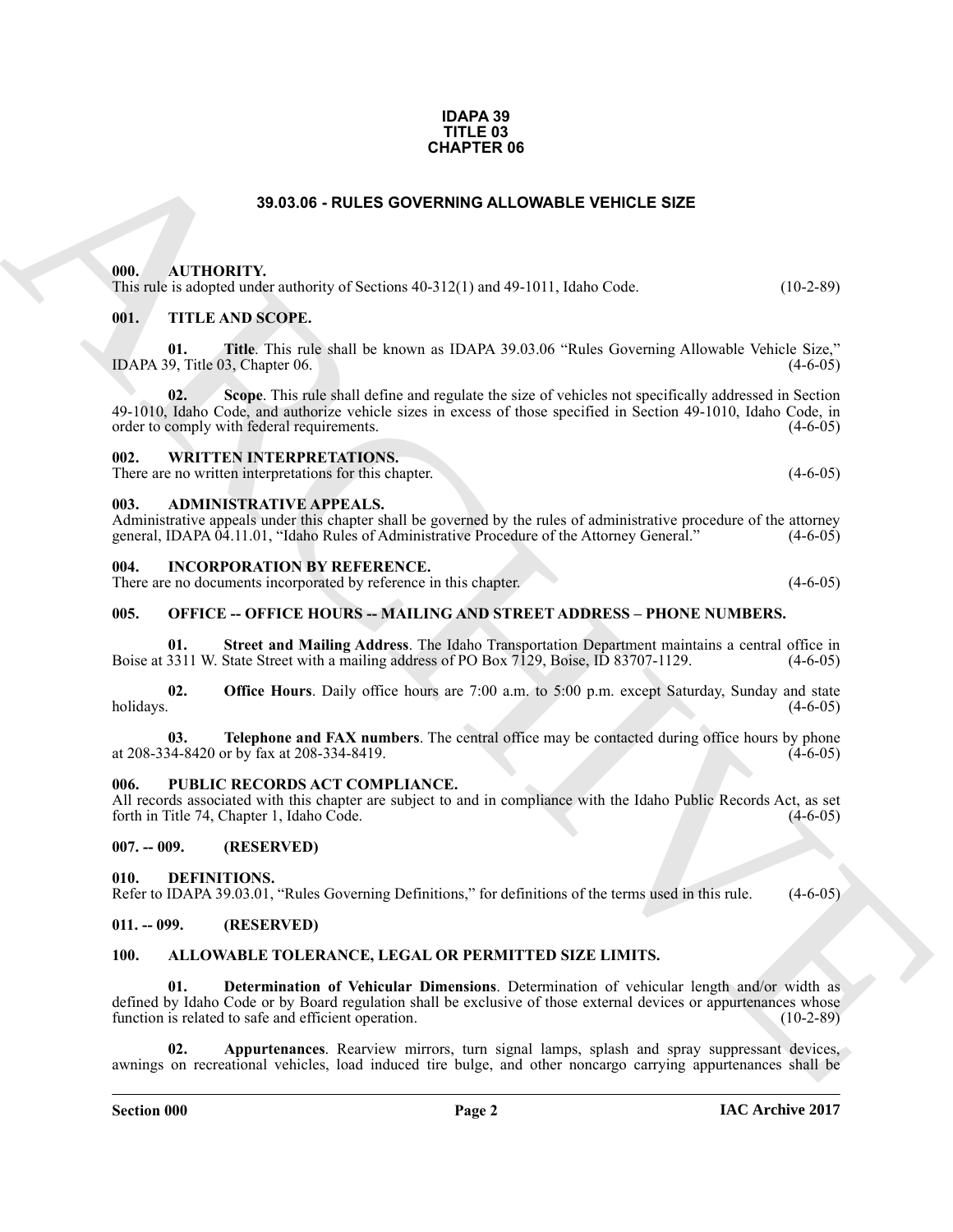### *IDAHO ADMINISTRATIVE CODE IDAPA 39.03.06 - Rules Governing Idaho Transportation Department*

<span id="page-2-5"></span>excluded from the calculation of allowable width. Front mounted refrigeration units, energy conservation devices, bolsters, mechanical fastening devices, hydraulic lift gates, external front mounted side curtain rollers, and other noncargo carrying appurtenances or devices shall be excluded from a determination of allowable length. (4 noncargo carrying appurtenances or devices shall be excluded from a determination of allowable length.

**Extra Transportation Dependent of the relation of the state of the control of the control of the control of the control of the control of the control of the control of the control of the control of the control of the con 03. Other Appurtenances**. Other appurtenances not listed above may not extend beyond three (3) inches on each side or end of a vehicle or load. Other appurtenances may include, but shall not be limited to, clearance lights, door handles, handholds, window fasteners, door and window trim, moldings, and load securement devices. (10-2-89) devices. (10-2-89)

<span id="page-2-0"></span>**101. -- 199. (RESERVED)**

# <span id="page-2-6"></span><span id="page-2-1"></span>**200. DROMEDARY TRACTORS.**

A truck tractor containing a dromedary box, deck or plate in legal operation on or before December 1, 1982, shall be authorized to continue to operate, notwithstanding its cargo carrying capacity, throughout its useful life. Proof of such legal operation on December 1, 1982, shall rest upon the operator of the equipment. (12-26-90)

# <span id="page-2-2"></span>**201. -- 299. (RESERVED)**

# <span id="page-2-7"></span><span id="page-2-3"></span>**300. LOAD OVERHANG.**

The overhang or extension of a load shall not extend beyond the limits as set forth in Section 49-1010, Idaho Code.

(3-29-17)

<span id="page-2-4"></span>**301. -- 999. (RESERVED)**